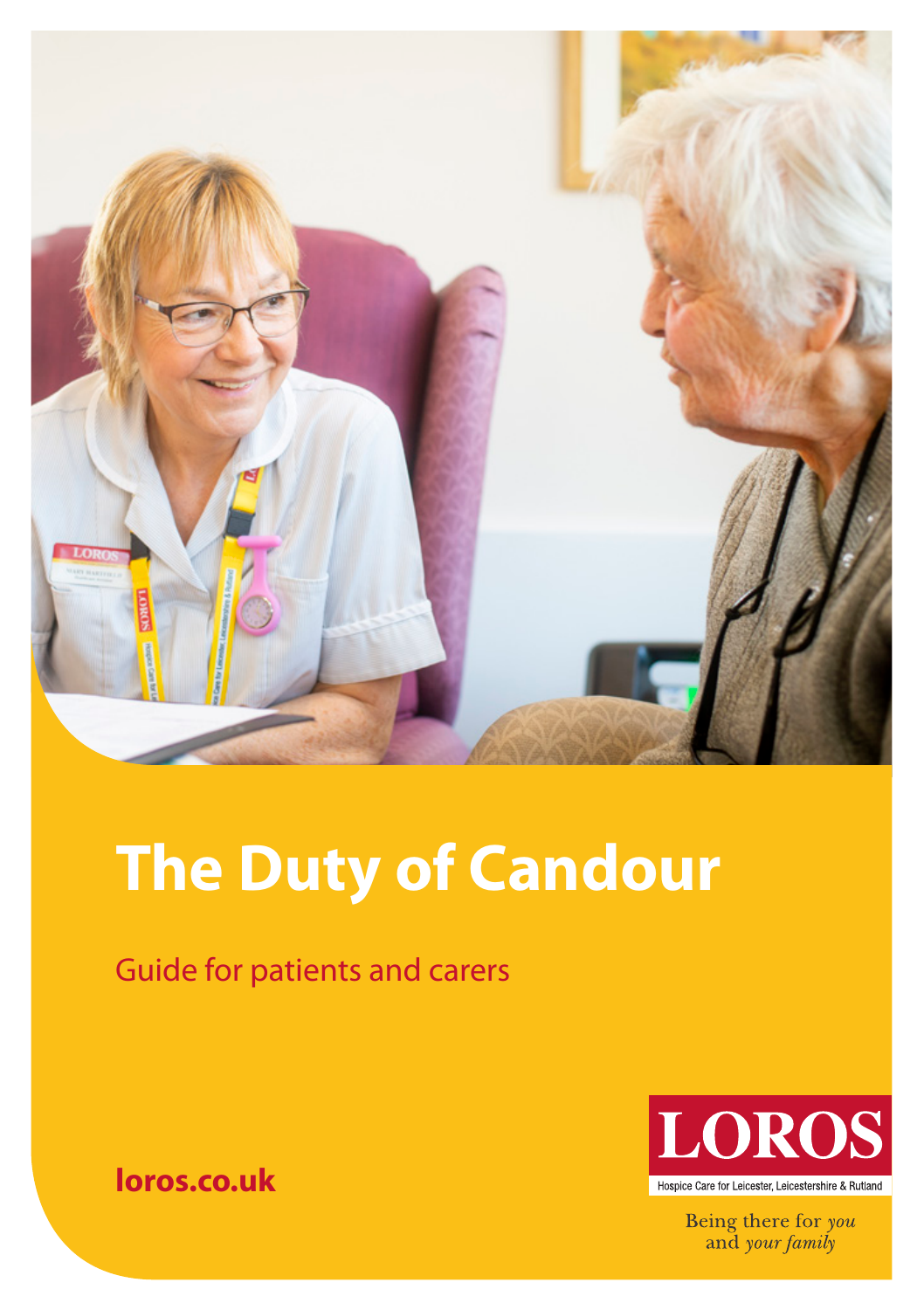# **The Duty of Candour guide for patients and carers**

#### **What is the Duty of Candour?**

LOROS has always been committed to being open and honest with patients and their families when things go wrong.

The Duty of Candour is a law which means that we, as a healthcare provider, must be open and honest with our patients and families. It came into force on 27th November 2014.

One of the main aims of the Duty of Candour is to make sure that you have the confidence in us to be honest with you about your care and treatment, especially if there are problems.



#### **What incidents are affected by the Duty of Candour?**

Duty of Candour applies when there has been a 'notifiable safety incident'. This is a serious incident which has resulted in either:

- Moderate or severe harm to the patient
- Prolonged psychological harm to the patient
- A patient's death

Moderate harm is when there is a short term impact on a patient as a result of an unexpected or unintended incident. This may result in the need for an increase in treatment, an unplanned readmission, extra time in the hospice as an inpatient or outpatient, cancelling of treatment or transfer to another treatment area (such as intensive care).

Severe harm is when there has been a permanent impact or lessening of functions that is related directly to the incident. Prolonged psychological harm is psychological harm which is experienced or is likely to be experienced for a continuous period of at least 28 days.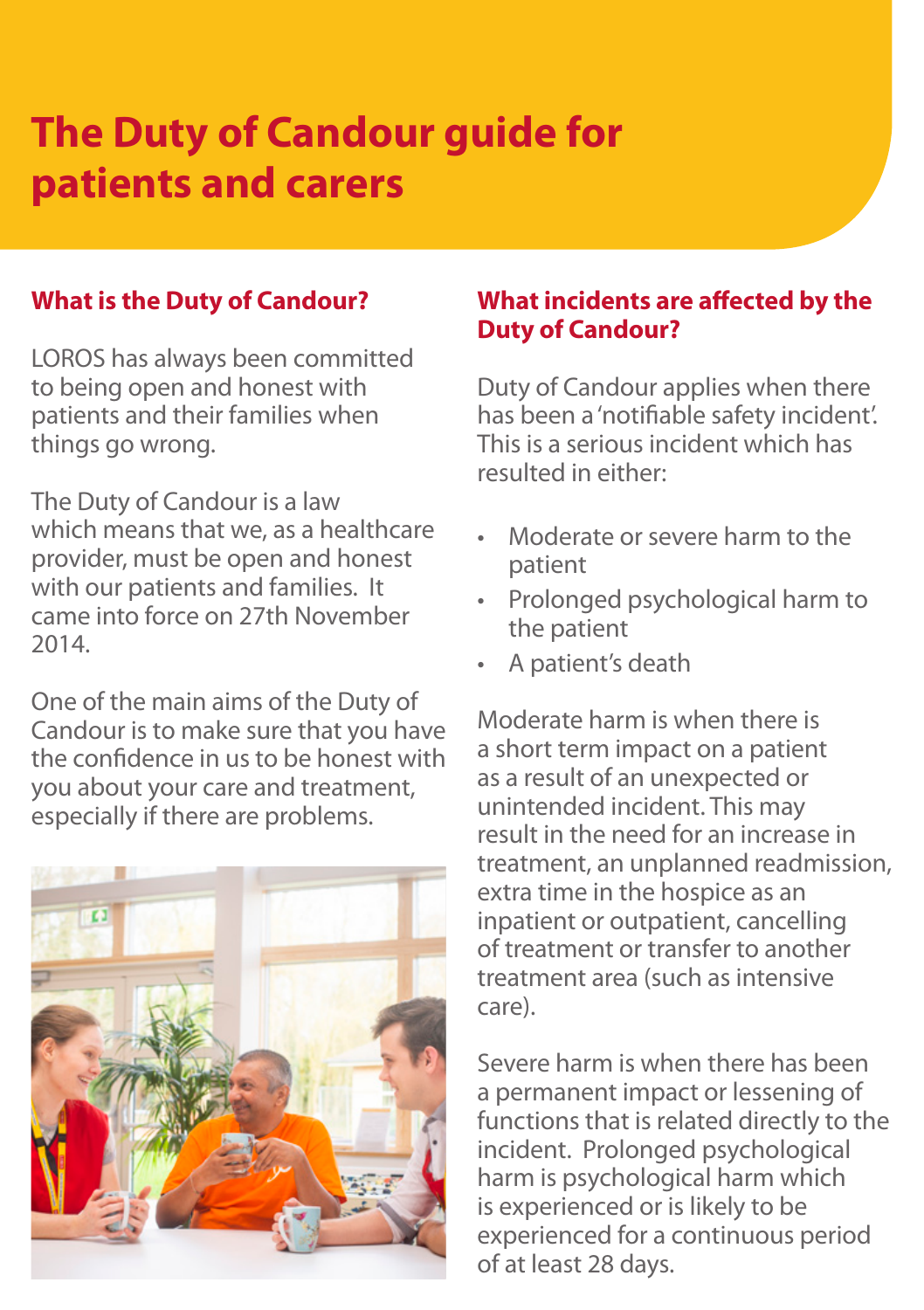#### **What should you expect from us?**

Although we always endeavour to prevent incidents from occurring, unfortunately, there are times when something may happen that is detrimental to your care. On those occasions we will:

- Tell you and/or your family what has happened and apologise
- Provide you and/or your family with a full and true account of all the known facts
- Explain any immediate actions taken to address the consequences of the incident and advise what else we intend or need to do
- Provide reasonable support to you and/or your family
- Identify the cause(s) of the incident
- Let you/and or your family ask any questions
- Undertake further investigation and then write to you/or your family to confirm the information already provided to date, plus the outcome of the investigation and offer a further apology
- Offer a follow up meeting if required to discuss the outcome of the investigation

#### **Why was the Duty of Candour introduced?**

In 2013, Robert Francis QC published his report into failings at Mid-Staffordshire NHS Foundation Trust.



He made many recommendations for change throughout the NHS. One of his recommendations was for a statutory Duty of Candour, which has now come into force.

#### **Who has to comply with the Duty of Candour?**

The Duty of Candour applies to all providers of healthcare who are registered with the Care Quality Commission.

#### **Can I still make a complaint?**

The Duty of Candour does not affect your right to complain. You can make a formal complaint if you are not happy with any aspect of your care, even if your concerns are not affected by the Duty of Candour.